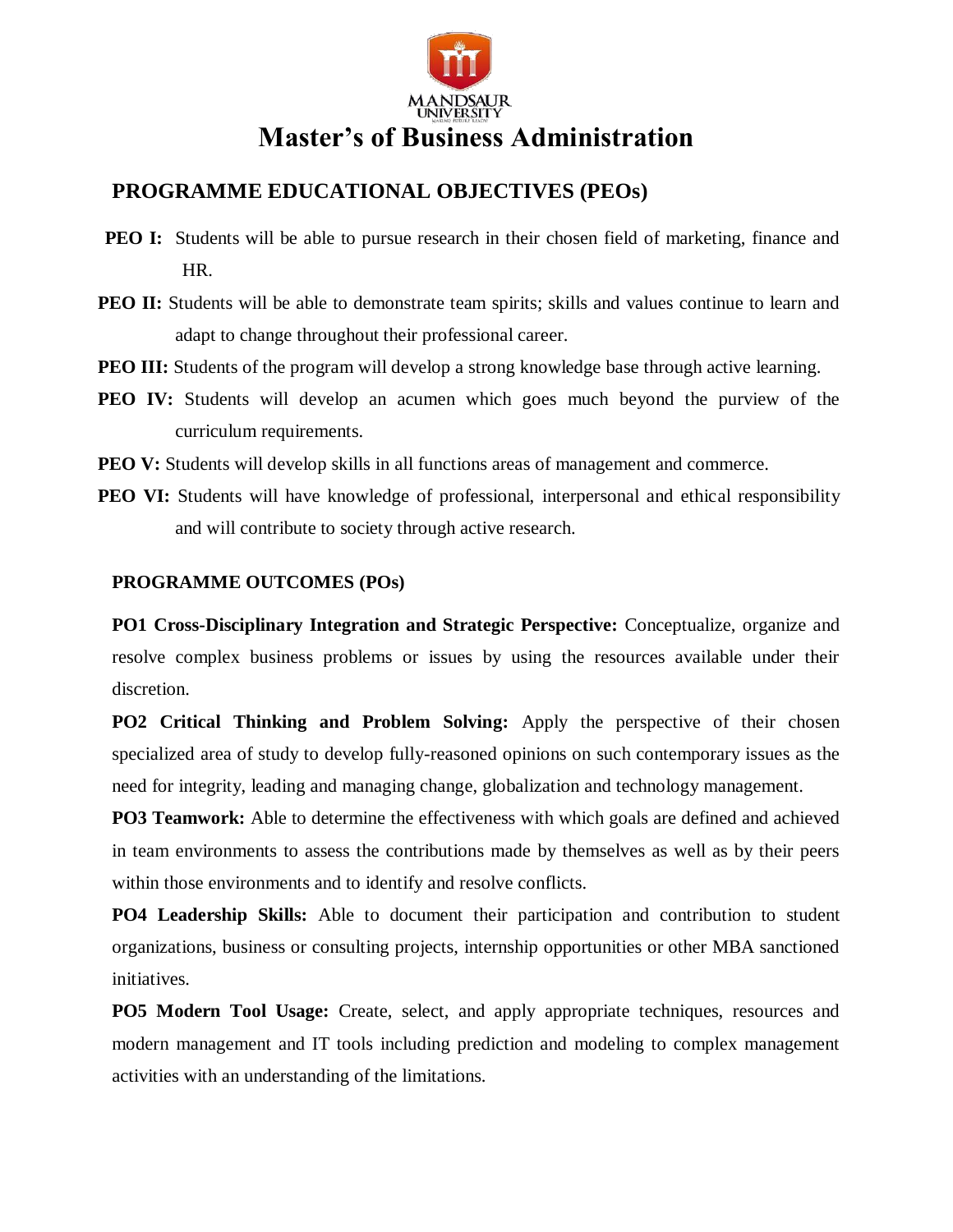**PO6 Environment and Sustainability:** Understand the impact of the professional management solutions in societal and environmental contexts and demonstrate the knowledge of and need for sustainable development.

**PO7 Ethics:** Apply ethical principles and commit to professional ethics and responsibilities and norms of the management practice.

**PO8 Entrepreneurial Perspective:** Able to identify, assess and shape entrepreneurial opportunities and to evaluate their potential for business success.

**PO9 Global Perspective:** Able to demonstrate their ability to assess and evaluate the dynamic internal and external elements of the competitive global environment

### **PROGRAMME SPECIFIC OUTCOMES (PSOs)**

**(A)**

**PSO1** The graduates would have imbibed all the basic principles of Management

**PSO2** The graduates would have adequate theoretical knowledge on various core disciplines of management science;

**PSO3** The graduates would be able to consolidate the thus acquired knowledge into practical skills

**PSO4** Through value based education and training and would also discharge his/her social responsibility to the community at large.

#### **(B) Suggested carrier opportunities:**

- HR Manager
- Financial Manager
- High End Management Consultant
- Investment Banker
- Investment Fund Manager
- Marketing Manager
- Sales Manager
- Financial Analyst / Business Analyst